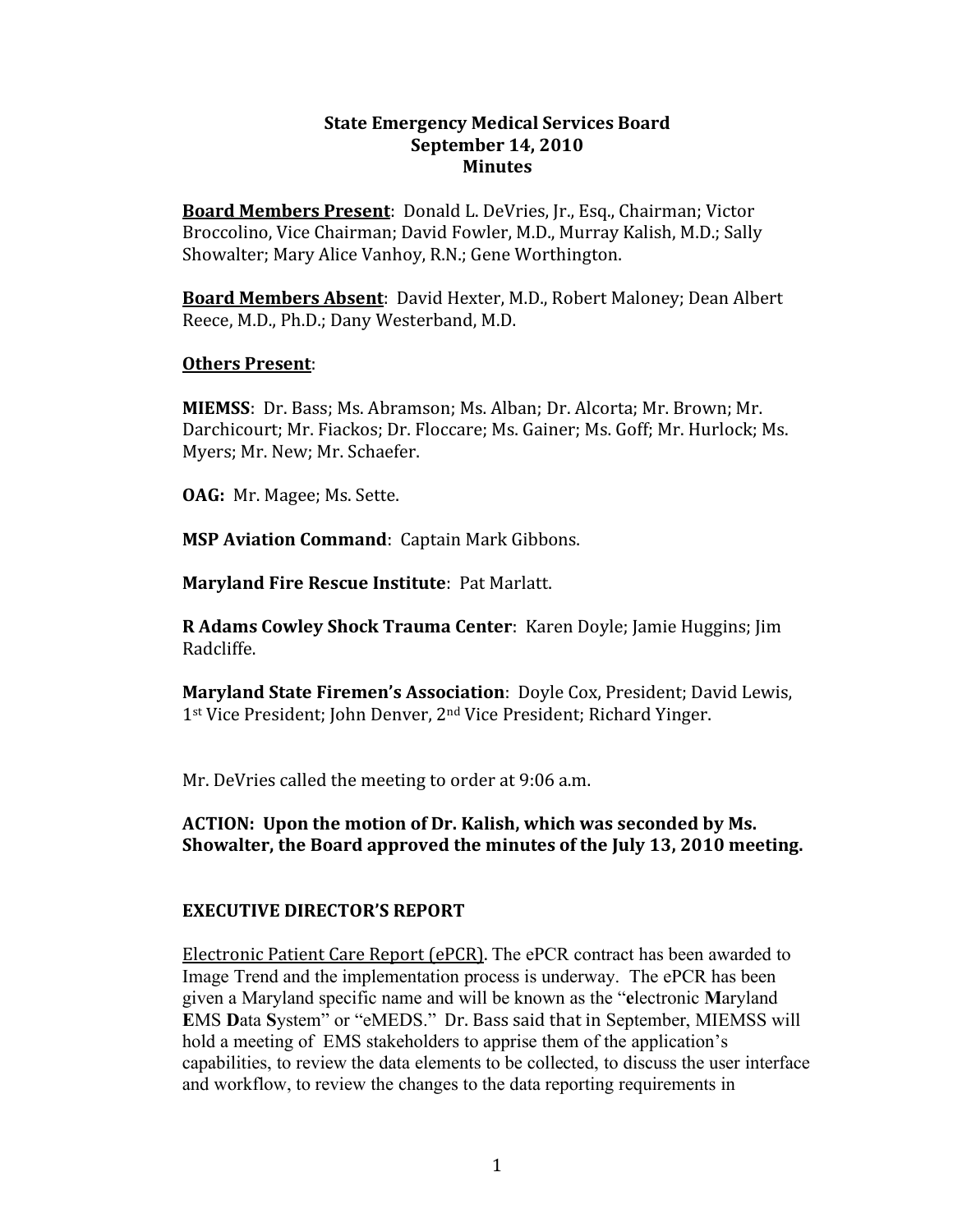COMAR, and discuss CAD-to-eMEDS connectivity and the patient billing interface.

Report
on Trauma
and
Specialty
Centers.

Dr.
Bass
reminded
the
Board
that MIEMSS
has
been
working
with
the
Maryland
Health
Care
Commission
on
a report
to
the
legislature on
whether
the
State
should
consider
adding
and/or consolidating
existing
trauma
centers.

He said
that
there
had
been considerable
delays
in
obtaining
the
vehicular
crash
data
needed
for
the
study and,
as a
result,
completion of
the
report
was
delayed.

Cardiac Interventional Centers. Dr. Bass reported that all of Maryland's 23 hospitals that currently perform primary PCI under a CON or waiver from CON from the Maryland Health Care Commission submitted letters of intent expressing interest in being designated as Cardiac Interventional Centers by MIEMSS. MIEMSS plans to begin the designation process in the fall. STEMI Committees have been developed in each region to address STEMI system development on a regional basis. The regional plans will be consolidated into a statewide plan. The regional STEMI committees will also monitor regional specific issues on an ongoing basis and report to the statewide STEMI QIC after it has been developed.

Dr.
Bass
introduced
Jeannie
Abramson,
MIEMSS'
new
Chief
Administrative Officer.

# **REPORT
OF
THE STATEWIDE
EMS
ADVISORY
COUNCIL**

Dr. Kalish
reported
that
SEMSAC
met
in
September
and
reviewed
the
proposed budgets
of
the
entities
supported
by
the
EMS
Operations
Fund.

# **REPORT
OF
THE
R ADAMS
COWLEY
SHOCK
TRAUMA
CENTER**

Jim
Radcliffe reported
that
patient
admissions
during
July
were
ahead
of
the number budgeted. He said that bed occupancy increased over the same period, as
did
the
number
of
OR
cases.

He
said
that
there
had
been
one
capacity alert during August that lasted just over two hours. He noted that the annual meeting
of
the
American
Association
for
the
Surgery of
Trauma
would
be
held at
the
end
of
the
month
and
that
Shock
Trauma
physicians
were
making several
presentations
at
the
meeting.

He
said
that
Shock
Trauma
would
be conducting
several
education
broadcasts
in
the upcoming
weeks.

# **LEGISLATIVE
REPORT**

Ms.
Sette
summarized
the legislative
proposal recently
submitted
for consideration
as
legislation
during
the
2011
session
of
the
Maryland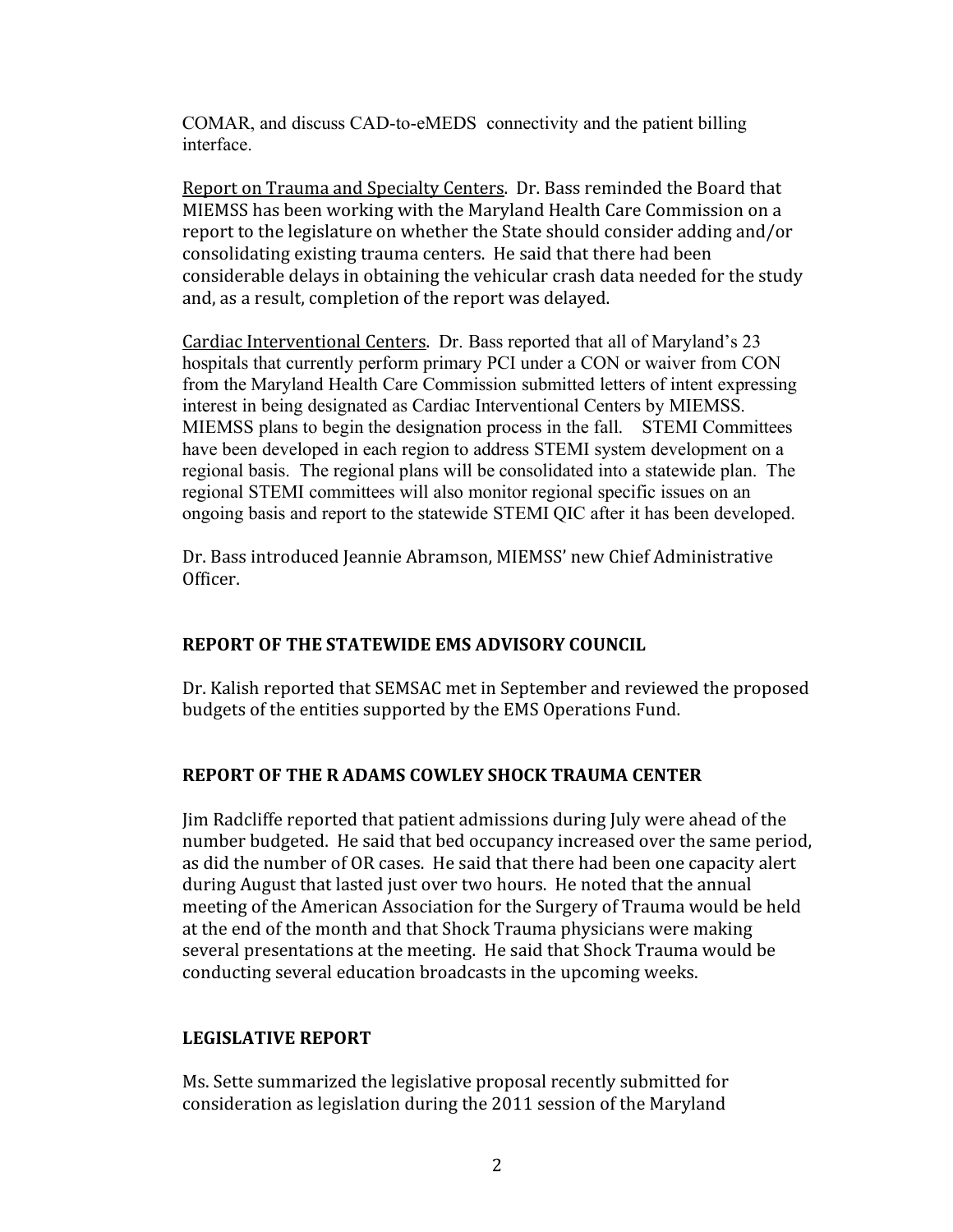legislature. She said that the proposal would change nomenclature for EMS personnel certification and
licensure
levels, beginning
in
2012.

She
said
that the
proposal
also
included
a
provision
that
would
recognize
law
enforcement officers who
completed a
required
course
and
the
Board
would
have
the authority to determine the curriculum for that course.

### ACTION: Upon the motion of Mr. Broccolino, which was seconded by Ms. **Vanhoy,
the Board
approved
the
proposed
legislation.**

#### **OLD
BUSINESS**

None.

### **NEW
BUSINESS**

Update on Medevac Utilization. Dr. Bass briefed the Board on medevac utilization, noting that it had been about six months since the last update. He said that helicopters were being dispatched to respond to about 75% of the requests. Of those not flown, about one-third were directed via medical consultation to transport the patient by ground to the trauma center and the rest were either cancelled or not flown due to weather. He said that the most recent information appeared to indicate just under 2,200 transports for 2010. He said that the decline in helicopter transports could be related to a number of factors, including a decline in penetrating injuries, as well as a decline in motor vehicle crashes. He said that the MSP continued to provide the vast majority of the helicopter scene responses. Dr. Bass reviewed the trends in outcome data for helicopter-transported patients, including patient discharge within 24 hours, the percent of seriously injured patients transported by helicopter, and trends in mortality.

Dr. Bass said that a QI review of helicopter transports through the HUD database
indicated
that 90%
of
the
transports
met
protocol requirements
and saved transport time in 78% of the cases. He said that MIEMSS and the MSP were proceeding with the basing study that had been requested by the legislature.

Helicopter Dispatch Prior to EMS Arrival. Dr. Bass said that ensuring rapid helicopter response times has been a challenge, particularly with the need to complete formalized risk assessments, consultations for C & D patients, etc. He said that MIEMSS, the MSP and other stakeholders had been focusing on ways to
improve
response
time
performance
without
decreasing
safety.

Dr.
Floccare
said
that
the
group
had
developed
guidelines
to
assist
911 operators to request a helicopter prior to EMS arrival for patients whose injuries were severe enough to warrant helicopter response. He said that the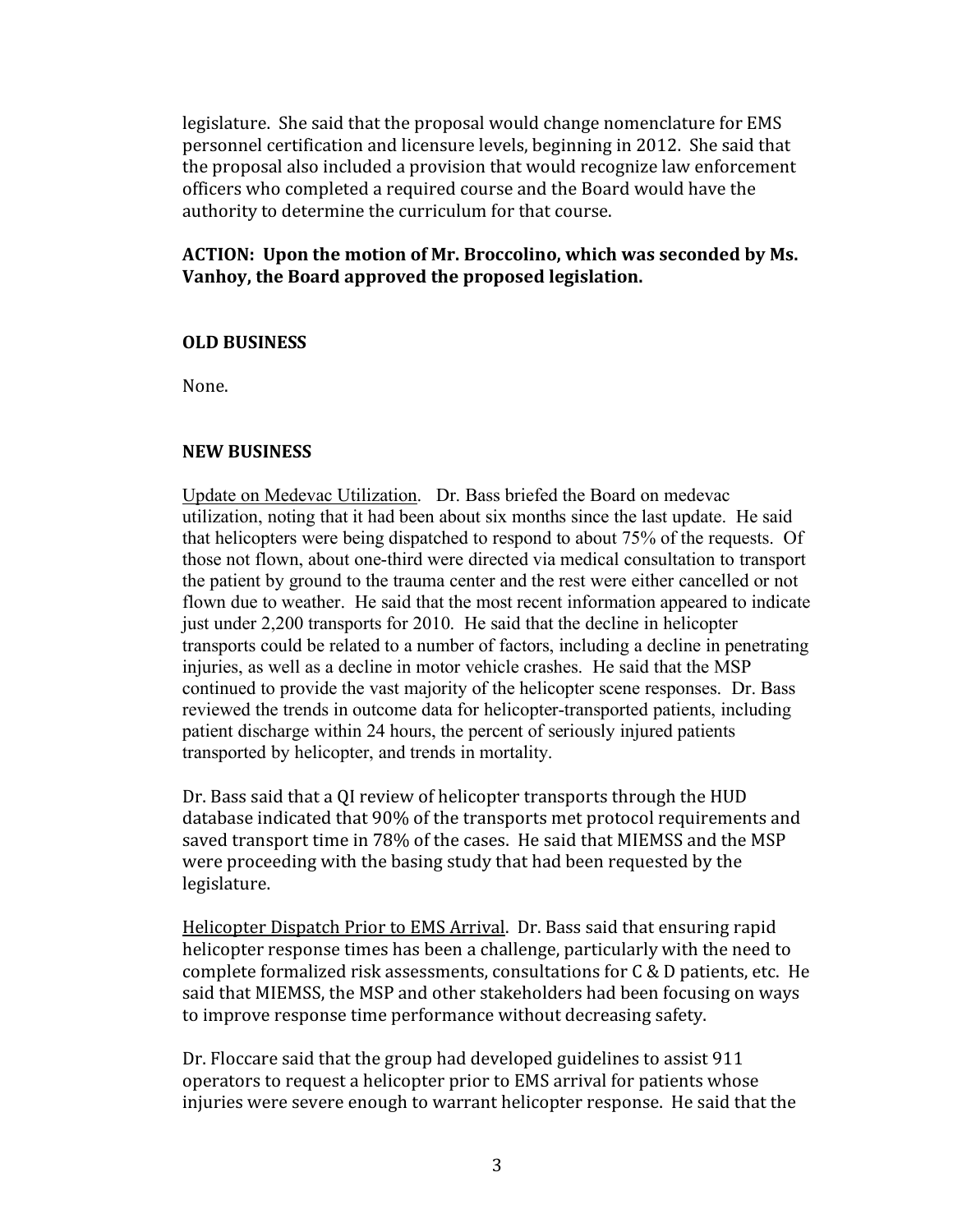guidelines
were
developed
using
medical dispatch
cards
used
by
911
operators to
identify
certain
types
of
patients
with
likely
severe
injuries.

For
patients identified,
911
operators
may
request
a
helicopter
prior to
the
arrival of
EMS personnel
on
the
scene.

Once
EMS
personnel
arrive,
those
personnel
either confirm
that
a
helicopter
is
needed
or
cancel
the
helicopter
if
not needed.

He said
that
arriving
EMS
personnel must
obtain
medical
consultation
for Category
"C"
and
"D"
patients.

Dr.
Bass
said
that
SYSCOM
currently
has
a
process
where
a
SYSCOM
operator can
proceed
with
helicopter
dispatch
if
it
is
obvious
from talking
with
the
911 operator
that
a
helicopter
will
be
needed.

He
said
that
this
new
process
will compliment
the
existing
practice.

Dr.
Floccare
said
that
one
of
the
challenges
is that
law enforcement
does
not use
EMS dispatch
cards; consequently, additional efforts will be needed to educate those personnel on use of the guidelines.

# ACTION: Upon the motion of Ms. Vanhoy, which was seconded by Ms. **Showalter,
the
Board
approved
the
"Helicopter
Dispatch
Prior
to
EMS Arrival"
guidelines.**

EMS
Criminal
Background
Checks. Dr.
Bass
said
that
there
is
growing
concern across
the
country
that
there
is
a
need
for
criminal
background
checks
for health care providers, including EMS personnel. He said that states were using various approaches to obtain needed background information on providers, especially
for
initial
provider
licensing.

He
said that
MIEMSS
planned
to implement
a
pilot
project
where
criminal
background
checks
would
be conducted
in
certain
circumstances.

He said
that
at
the
conclusion
of
the
pilot project,
staff
would
report
back
to
the
Board
with
the
results
of
the
pilot project,
as
well
as
any
recommendations
for
adopting
such
checks
in
Maryland. Mr. Schaefer briefed the Board on the specifics of the pilot project. Mr. DeVries asked
that
the
Board
receive
an
update
on
the
pilot
project
in
six
months.

Licensure
&
Certification
Regulatory
Changes.

Ms.
Sette
said
that
the
proposed changes
to
COMAR
30.02.07
had
been
published
in
the
Maryland
Register
and that
no
comments
had
been
received.

She
reminded
the
Board that
the proposed
changes
expanded
the
options
for
renewal
of
EMT
basic
certification by
the
addition
of
two
new
options:
1)
renewal
if
national
registry
certification is
current;
or
2) renewal
upon
successful
completion
of
a
12‐hour
on‐line refresher
course
and
successful
demonstration of
the
required
skill
set.
EMTs seeking renewal under either the existing or new options also need to comply with
Maryland
affiliation
requirements.

### ACTION: Upon the motion of Mr. Broccolino, which was seconded by Ms. **Vanhoy,
the Board
approved
changes
to
COMAR
30.02.07
as
final regulations.**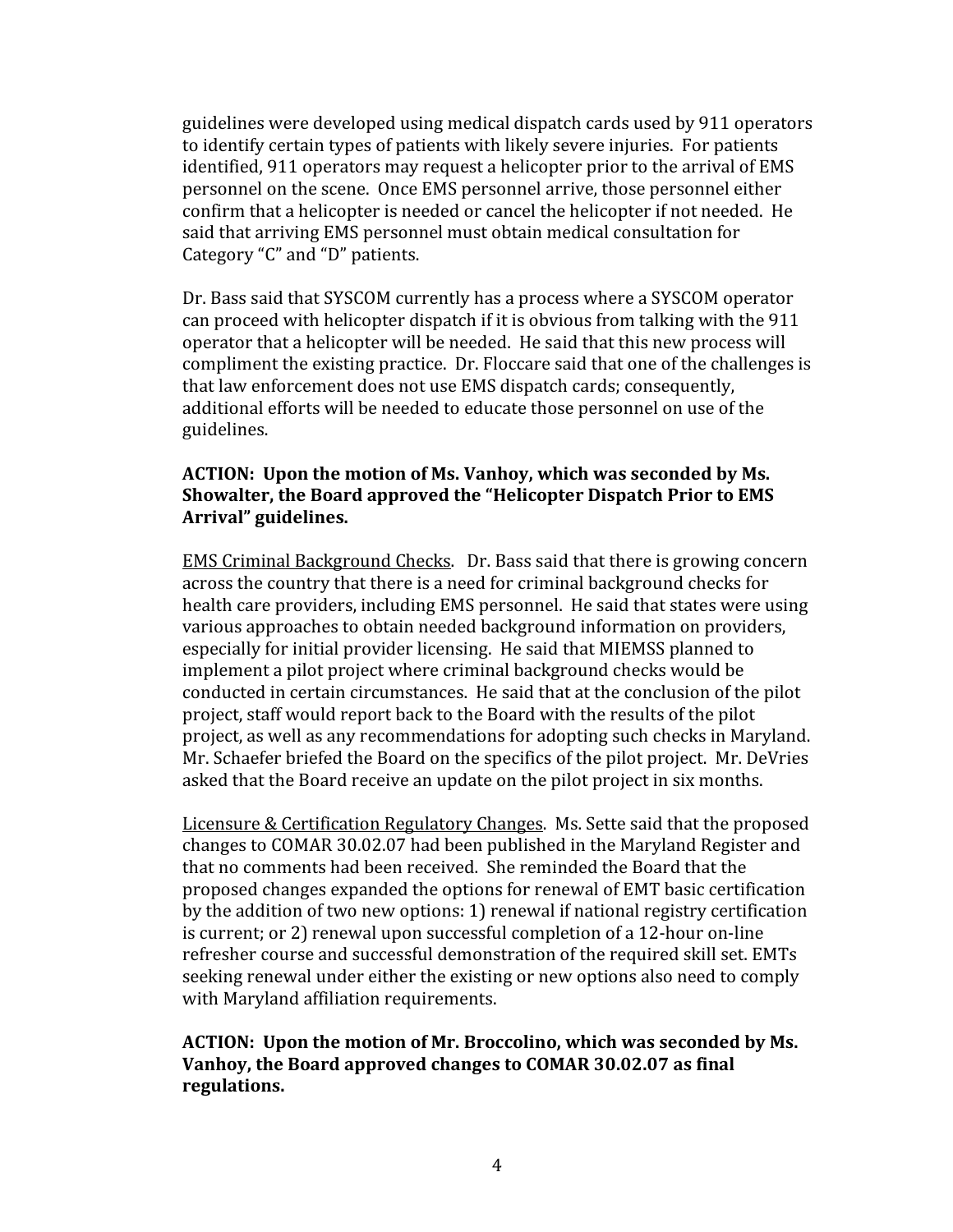Ms.
Sette
also
reported
that
changes
to
COMAR
30.02.02
through
.09 had
been drafted
by
a
committee
with
representatives
from
MIEMSS,
MFRI,
MSFA, academies and
colleges,
jurisdictional
EMS
operational
programs
and commercial
ambulances
services.

She said
that
the
draft
was
now
ready
for distribution
to
interested
stakeholders.

She
said
that
the
draft
made
the following
changes
to
existing
regulations:

- 1. Fees are increased
by
\$10.

Ms.
Sette
said
that
this
is
the
first increase
in at
least
20
years
and
fees continue
to
be
waived
for
vast
majority
of EMS
providers
in
Maryland.
- 2. References to the "old" CRT have been deleted.
- 3. Removed
all
references
to
specific scores
in
testing
process
and substituted "pass" or "fail."
- 4. Changes
to
reciprocity
requirements
for
First
Responders
and
EMT‐Bs.
- 5. Changes
to
exams
to
provide
a
more
realistic
timeframe
for
testing
and re‐testing.
- 6. The
First
Responder
exam
will
no
longer
be
administered
by
MIEMSS, but the
exam
must
be
approved
by
MIEMSS.

EMS
Operational
Program
Quality
Assurance
Regulations.

Mr.
Magee
said
that the
draft
regulations
dealing
with
electronic
patient
care
reporting
had
been published
in
the
Maryland
Register
on
April
9, 2010.

He
summarized
the regulations
for
the
Board.
MIEMSS recommends
that
the
proposed
regulations be
adopted
as
published
and
that
they
be effective
November
1,
2010,
except for Regulation 30.03.04.04 Section D.(2)(b) (which requires that a completed patient
report
be
left
with
the
receiving
facility within
24
hours
of
transfer
of care)
and
Regulation
30.03.04.04
Section
E.
(3) (b)
(
which

requires
that
EMS data be submitted to MIEMSS at least once every 24 hours to include all new patient
care
reports).

Those
two

sections
should
be
effective
June
1,
2011
in order
to
accommodate
requests
from
some
EMSOPs.

He
noted
that
MIEMSS will provide a brief grace period for compliance with the requirement Regulation 30.03.04.04 Section E. that all EMSOPS submit data to MIEMSS in electronic
form
after
December
31
,
2010.

**ACTION:

Upon
the motion
of
Mr.
Broccolino,
which
was
seconded
by
Dr. Fowler,
the
Board voted
to
approve
the
proposed
quality
assurance regulations
as
published
to
be
effective
November 1, 2010
except
for Regulation
30.03.04.04
Section
D.(2)(b)
and Regulation
30.03.04.04 Section
E.
3(b)
which
shall
be effective
June 1,
2011.**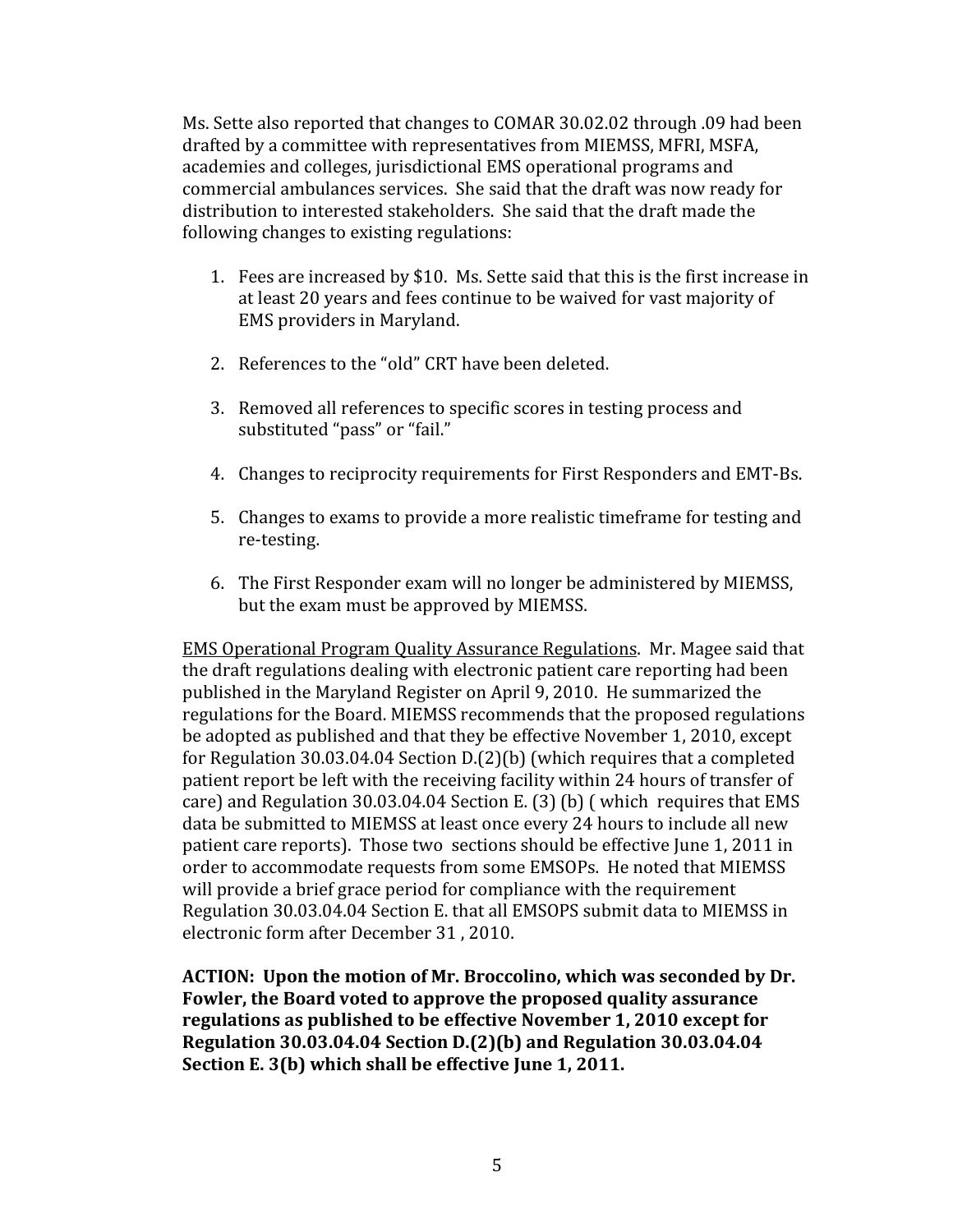Mr. DeVries announced that the Board would adjourn to Closed Session, after which the Board would reconvene in Open Session.

# ACTION: Upon the motion of Mr. Broccolino, which was seconded by Ms. **Vanhoy
the
Board voted
to
adjourn
to
Closed
Session.**

The purpose of the closed session was to carry out administrative functions under State Government Article §10-502(b), to obtain legal advice from counsel under State Government Article § 10-508 (a) (7) and to discuss certain site reviews and maintain certain records and information in confidence as required by Health Occupations Article §14-506 (b) under State Government Article § 10-508(a) (13).

Board Members Present: Donald L. DeVries, Jr., Esq., Chairman; Victor Broccolino,
Vice
Chairman;
David
Fowler,
M.D.,
Murray
Kalish,
M.D.;
Sally Showalter;
Mary
Alice
Vanhoy,
R.N.;
Gene
Worthington.

**Board
Members
Absent**:

David
Hexter,
M.D.,
Robert
Maloney;
Dean
Albert Reece,
M.D., Ph.D.;
Dany Westerband,
M.D.

# **Others
Present**:

**MIEMSS**: Dr. Bass; Ms. Abramson; Ms. Alban; Dr. Alcorta; Mr. Fiackos; Ms. Gainer;
Mr.
Schaefer.

**OAG:** Mr. Magee; Ms. Sette.

**MSP Aviation Command: Captain Mark Gibbons.** 

Maryland Fire Rescue Institute: Pat Marlatt.

# **R
Adams Cowley
Shock
Trauma
Center**:

Karen
Doyle.

The Board approved the closed session minutes from the July 2010 meeting.

The Board considered the FY12 budgets of the entities supported by the EMS Operations Fund.

The Board approved recommendations for provider disciplinary cases.

The Board considered candidates for appointment to the Statewide EMS Advisory Council.

#### **The Board reconvened into Open Session at 12:06 p.m.**